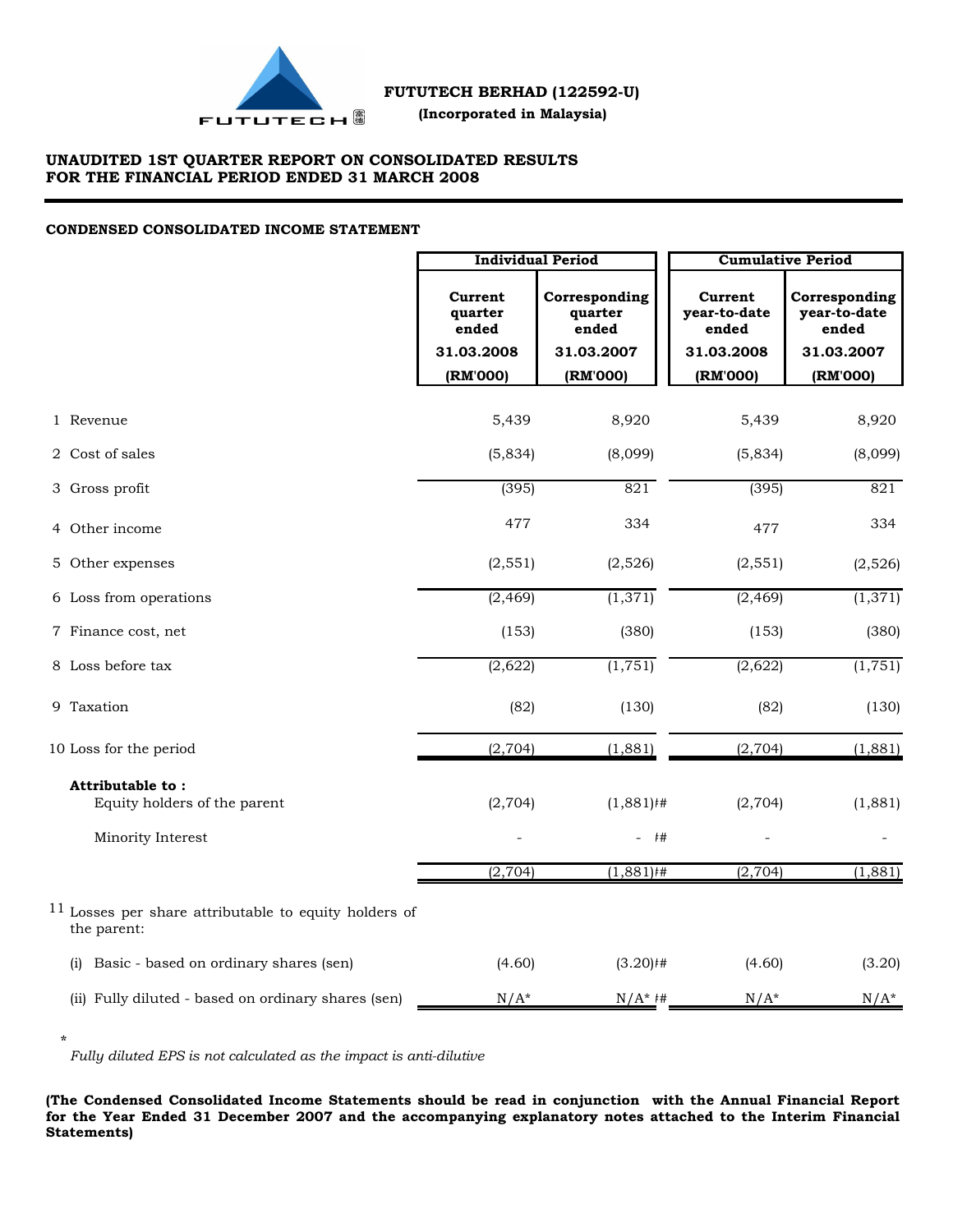

г

## **UNAUDITED 1ST QUARTER REPORT ON CONSOLIDATED RESULTS FOR THE FINANCIAL PERIOD ENDED 31 MARCH 2008**

# **CONDENSED CONSOLIDATED BALANCE SHEET**

|                                                                   | (UNAUDITED)<br>As at<br>31.03.2008<br>(RM'000) | (AUDITED)<br>As at<br>31.12.2007<br>(RM'000) |
|-------------------------------------------------------------------|------------------------------------------------|----------------------------------------------|
| <b>ASSETS</b>                                                     |                                                |                                              |
| Property, Plant and Equipment                                     | 38,729                                         | 39,716                                       |
| <b>Long Term Investments</b>                                      | 116                                            | 116                                          |
| <b>Goodwill on Consolidation</b>                                  | $\overline{\phantom{0}}$                       | $\overline{\phantom{a}}$                     |
| <b>Intangible Assets</b>                                          | 65                                             | 65                                           |
|                                                                   | 38,910                                         | 39,897                                       |
| <b>Current Assets</b>                                             |                                                |                                              |
| Inventories                                                       | 8,805                                          | 9,194                                        |
| Trade Debtors                                                     | 7,205                                          | 7,858                                        |
| Other Debtors, Deposits and Prepayments<br>Cash and Bank Balances | 2,306<br>5,614                                 | 2,729<br>33,461                              |
|                                                                   |                                                |                                              |
|                                                                   | 23,930                                         | 53,242                                       |
| <b>TOTAL ASSETS</b>                                               | 62,840                                         | 93,139                                       |
| <b>EQUITY and LIABILITIES</b>                                     |                                                |                                              |
| Equity Attributable to Equity Holders of the Parent               |                                                |                                              |
| Share Capital                                                     | 58,726                                         | 58,726                                       |
| Reserves                                                          |                                                |                                              |
| Share Premium                                                     |                                                |                                              |
| Others                                                            | 341                                            | 501                                          |
| Retained Profits                                                  | (12, 456)                                      | (9, 752)                                     |
|                                                                   | 46,611                                         | 49,475                                       |
| <b>Minority Interest</b>                                          |                                                |                                              |
| <b>Total Equity</b>                                               | 46,611                                         | 49,475                                       |
| <b>Non-Current Liabilities</b>                                    |                                                |                                              |
| Long Term Borrowings                                              | 2,526                                          | 2,729                                        |
| Deferred Taxation                                                 |                                                |                                              |
|                                                                   | 2,526                                          | 2,729                                        |
| <b>Current Liabilities</b>                                        |                                                |                                              |
| <b>Trade Payables</b>                                             | 3,897                                          | 5,951                                        |
| Other Payables                                                    | 4,712                                          | 10,380                                       |
| Short Term Borrowings                                             | 5,094                                          | 24,219                                       |
| Provision for Taxation                                            |                                                | 385                                          |
|                                                                   | 13,703                                         | 40,935                                       |
| <b>Total Liabilities</b>                                          | 16,229                                         | 43,664                                       |
| TOTAL EQUITY and LIABILITIES                                      | 62,840                                         | 93,139                                       |
|                                                                   |                                                |                                              |
| Net Assets Per Share (RM)<br>Net Tangible Assets Per Share (RM)   | 0.79<br>0.79                                   | 0.84<br>0.84                                 |

**(The Condensed Consolidated Balance Sheet should be read in conjunction with the Annual Financial Report for the Year Ended 31 December 2007 and the accompanying explanatory notes attached to the Interim Financial Statements)**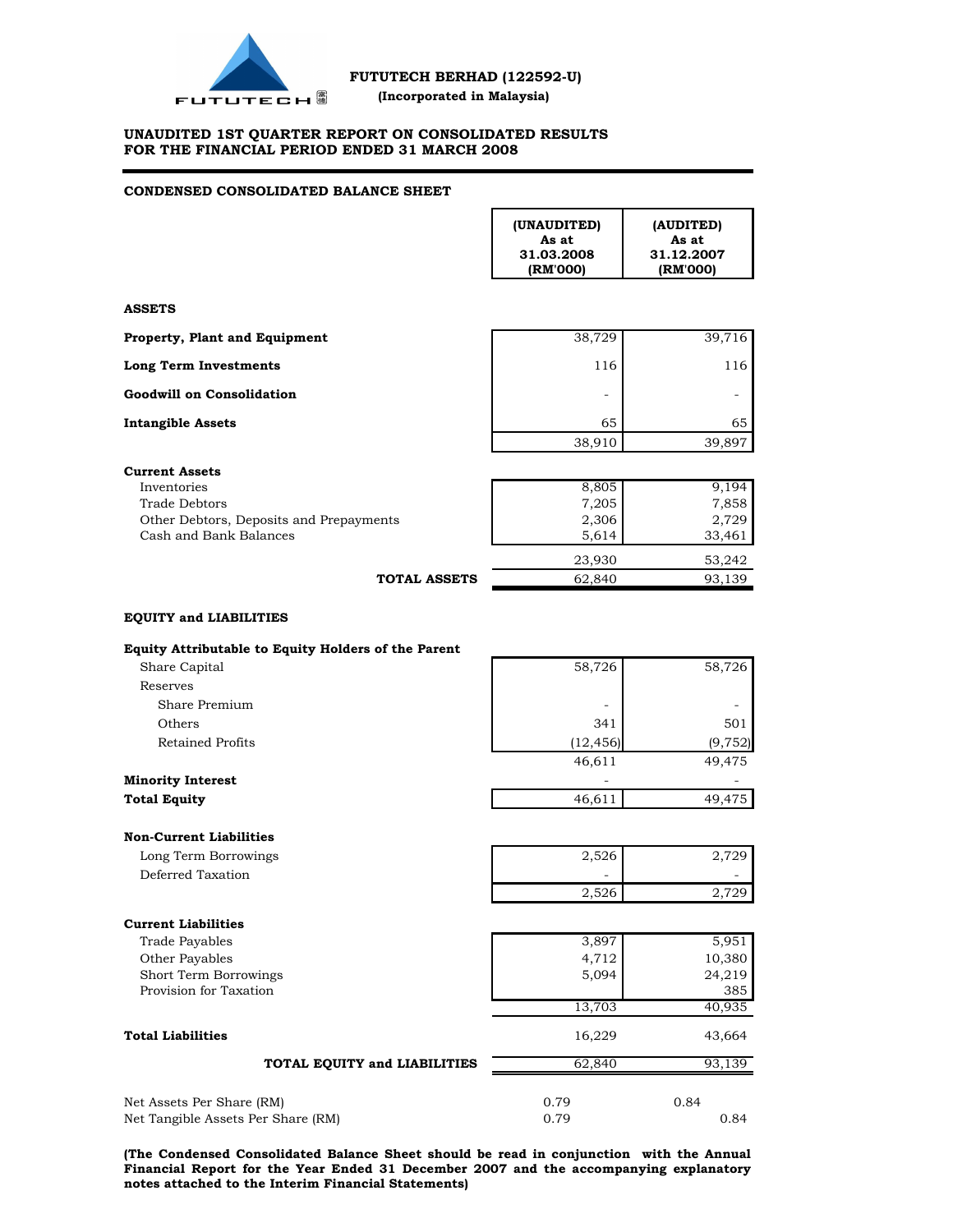

 **(Incorporated in Malaysia)**

# **UNAUDITED 1ST QUARTER REPORT ON CONSOLIDATED RESULTS FOR THE FINANCIAL PERIOD ENDED 31 MARCH 2008**

# **CONDENSED CONSOLIDATED STATEMENTS OF CHANGES IN EQUITY**

|                                                                                                                                                                                     |                            | Attributable to Equity Holders of the Parent     |                                                      |                                   |                                                   |
|-------------------------------------------------------------------------------------------------------------------------------------------------------------------------------------|----------------------------|--------------------------------------------------|------------------------------------------------------|-----------------------------------|---------------------------------------------------|
| <b>3-MONTH PERIOD ENDED</b><br><b>31 MARCH 2008</b>                                                                                                                                 | <b>Share Capital</b><br>RM | <b>Non-Distributable</b><br><b>Reserve</b><br>RM | <b>Retained</b><br><b>Profits</b><br><b>RM</b>       | <b>Minority</b><br>Interest<br>RM | Total<br><b>RM</b>                                |
|                                                                                                                                                                                     |                            |                                                  |                                                      |                                   |                                                   |
| Balance as at 1 January 2008<br>Currency translation differences<br>Acquisition of minority interest<br>Deconsolidation of subsidiary company<br>Net loss for the period            | 58,726,357                 | 500,916<br>(160, 406)                            | (9, 751, 559)<br>(2,704,341)                         |                                   | 49,475,714<br>(160, 406)<br>(2,704,341)           |
| Balance as at 31 March 2008                                                                                                                                                         | 58,726,357                 | 340,510                                          | (12, 455, 900)                                       | $\sim$                            | 46,610,967                                        |
| <b>3-MONTH PERIOD ENDED</b><br><b>31 MARCH 2007</b>                                                                                                                                 |                            |                                                  |                                                      |                                   |                                                   |
| Balance as at 1 January 2007 (restated)<br>Currency translation differences<br>Acquisition of minority interest<br>Deconsolidation of subsidiary company<br>Net loss for the period | 58,726,357                 | 10,380,339.00<br>197,573                         | (38, 223, 249)<br>133,145<br>(77,806)<br>(1,802,537) | 133,145.00<br>(133, 145)          | 31,016,592<br>197,573<br>(77, 806)<br>(1,802,537) |
| Balance as at 31 March 2007 (restated)                                                                                                                                              | 58,726,357                 | 10,577,912                                       | (39, 970, 447)                                       |                                   | 29,333,822                                        |

**(The Condensed Consolidated Statements of Changes in Equity should be read in conjunction with the Annual Financial Report for the Year Ended 31 December 2007 and the accompanying explanatory notes attached to the Interim Financial Statements)**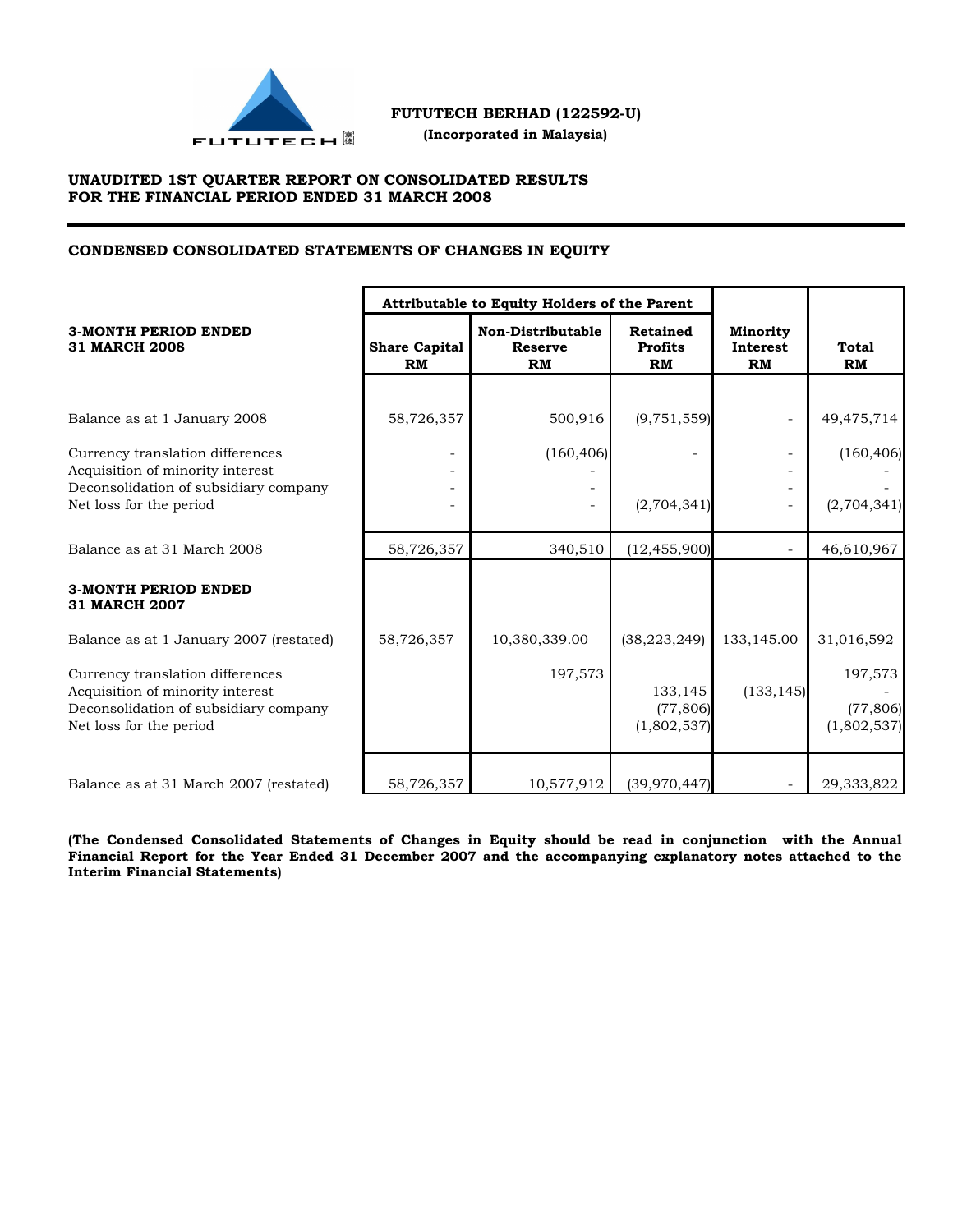

 **(Incorporated in Malaysia)**

# **UNAUDITED 1ST QUARTER REPORT ON CONSOLIDATED RESULTS FOR THE FINANCIAL PERIOD ENDED 31 MARCH 2008**

# **CONDENSED CONSOLIDATED CASHFLOW STATEMENTS**

|                                                                                                     | Current<br>year-to-date<br>ended<br>31.03.2008<br>(RM'000) | Corresponding<br>year-to-date<br>ended<br>31.03.2007<br>(RM'000) |
|-----------------------------------------------------------------------------------------------------|------------------------------------------------------------|------------------------------------------------------------------|
| CASH FLOWS FROM / (USED IN) OPERATING ACTIVITIES                                                    |                                                            |                                                                  |
| Loss before tax                                                                                     | (2,704)                                                    | (1,751)                                                          |
| Adjustment for:<br>Amortisation and depreciation of property, plant and equipment<br>Non-cash items | 953<br>18                                                  | 978<br>73                                                        |
| Operating Loss Before Working Capital Changes<br>Changes in working capital:                        | (1, 733)                                                   | (700)                                                            |
| Net change in current assets                                                                        | 1,465                                                      | 7,455                                                            |
| Net change in current liabilities<br>Net Cash From Operations                                       | (3,947)<br>(4,215)                                         | (4,020)<br>2,735                                                 |
| Income tax paid                                                                                     |                                                            | (130)                                                            |
| Interest paid                                                                                       | (208)                                                      |                                                                  |
| Net Cash Generated From /(Used In) Operating Activities                                             | (4, 423)                                                   | 2,605                                                            |
| CASH FLOW FROM / (USED IN) INVESTING ACTIVITIES                                                     |                                                            |                                                                  |
| Equity investment                                                                                   |                                                            |                                                                  |
| Other investment                                                                                    | 63                                                         | 108                                                              |
| Net Cash Generated From / (Used In) Investing Activities                                            | 63                                                         | 108                                                              |
| CASH FLOW FROM / (USED IN) FINANCING ACTIVITIES                                                     |                                                            |                                                                  |
| Share issued                                                                                        |                                                            |                                                                  |
| Repayment of borrowings, net                                                                        | (18, 871)                                                  | (1,656)                                                          |
| Net Cash Generated From / (Used In) Financing Activities                                            | (18, 871)                                                  | (1,656)                                                          |
| NET INCREASE / (DECREASE) IN CASH AND CASH EQUIVALENTS                                              | (23, 231)                                                  | 1,057                                                            |
| <b>EFFECT OF EXCHANGE RATE CHANGES</b>                                                              |                                                            |                                                                  |
| CASH AND CASH EQUIVALENTS AT THE BEGINNING OF PERIOD                                                | 25,690                                                     | (3, 371)                                                         |
| CASH AND CASH EQUIVALENTS AT THE END OF PERIOD                                                      | 2,459                                                      | (2, 314)                                                         |
| CASH AND CASH EQUIVALENTS CARRIED FORWARD CONSIST OF :                                              |                                                            |                                                                  |
| Cash and bank balances                                                                              | 5,614                                                      | 639                                                              |
| Fixed deposits with licensed banks                                                                  |                                                            |                                                                  |
| Less: Bank Overdraft                                                                                | (3, 155)                                                   | (2,953)                                                          |
|                                                                                                     | 2,459                                                      | (2, 314)                                                         |

**(The Condensed Consolidated Cashflow Statements should be read in conjunction with the Annual Financial Report for the Year Ended 31 December 2007 and the accompanying explanatory notes attached to the Interim Financial Statements)**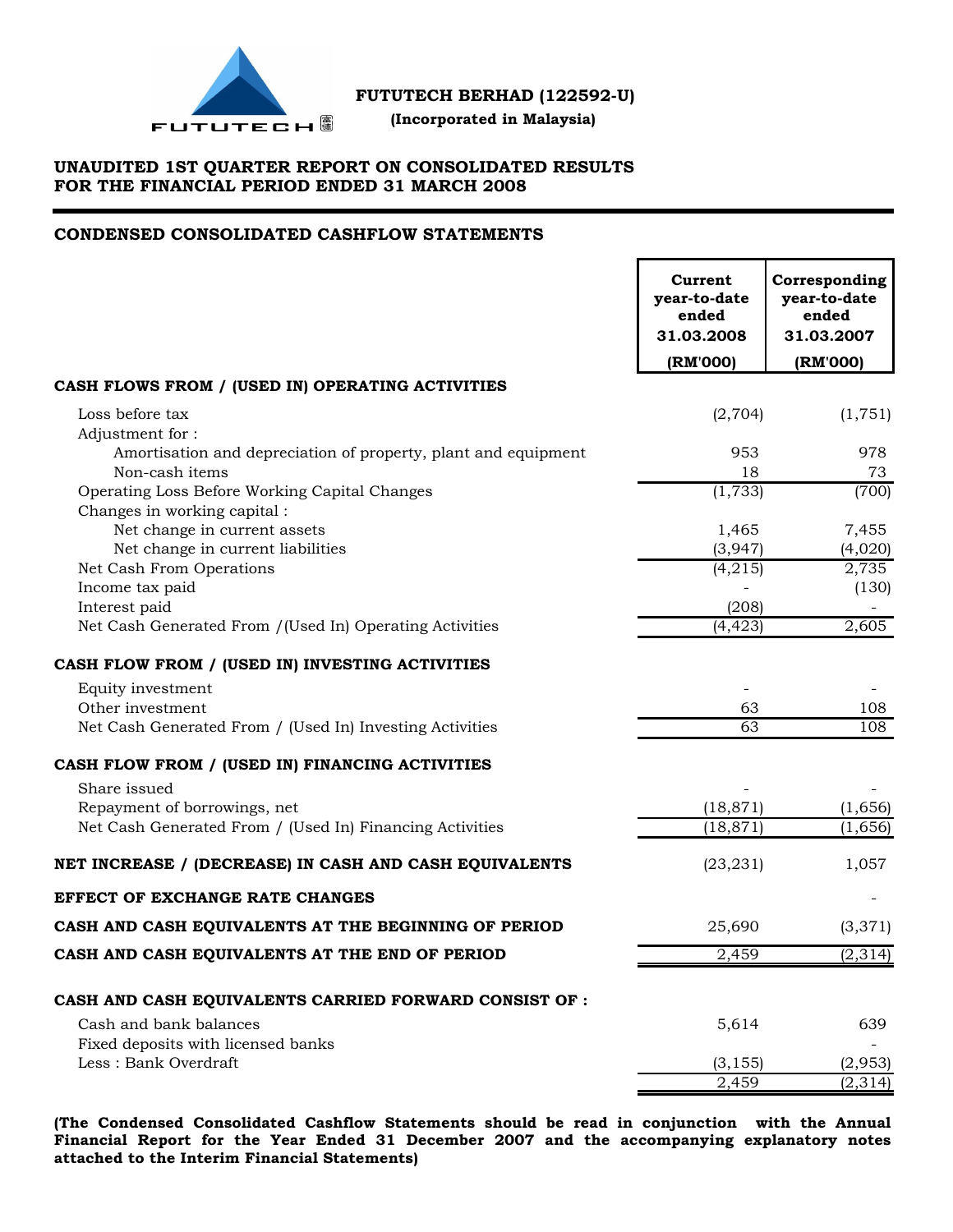

 **(Incorporated in Malaysia)**

# **NOTES TO THE INTERIM FINANCIAL REPORT FOR THE FOURTH QUARTER ENDED 31 MARCH 2008**

## **INFORMATION REQUIRED BY FINANCIAL REPORTING STANDARDS (FRS) 134**

#### **A1. Basis of Preparation**

This interim financial report has been prepared in accordance with FRS 134: Interim Financial Reporting and Chapter 9 of the Listing Requirements of Bursa Malaysia Securities Berhad.

This interim financial report should be read in conjunction with the audited financial statements for the year ended 31 December 2007. The accounting policies and methods of computation adopted in this interim financial report are consistent with those adopted in the annual financial statements for the financial year ended 31 December 2007.

## **A2. Audit Report**

The audited financial statements of the Company for the preceding financial year ended 31 December 2007 were not subject to any qualification.

#### **A3. Seasonal or Cyclical Factors**

The principal business operations of the Group are not significantly affected by any seasonal or cyclical factors.

#### **A4. Unusual Items**

There were no unusual items during the current financial quarter affecting the assets, liabilities, equity, net income or cashflow of the Group.

## **A5. Changes in Estimates**

There were no estimation of amount used in the previous interim reports having a material impact in the current interim report.

#### **A6. Debt and Equity Securities**

There were no other issuance or repayment of any debt and equity securities, share buy-backs, share cancellations, shares held as treasury shares and resale of treasury shares for the current financial yearto-date.

# **A7. Dividends Paid**

No dividend has been paid during the current financial year-to-date.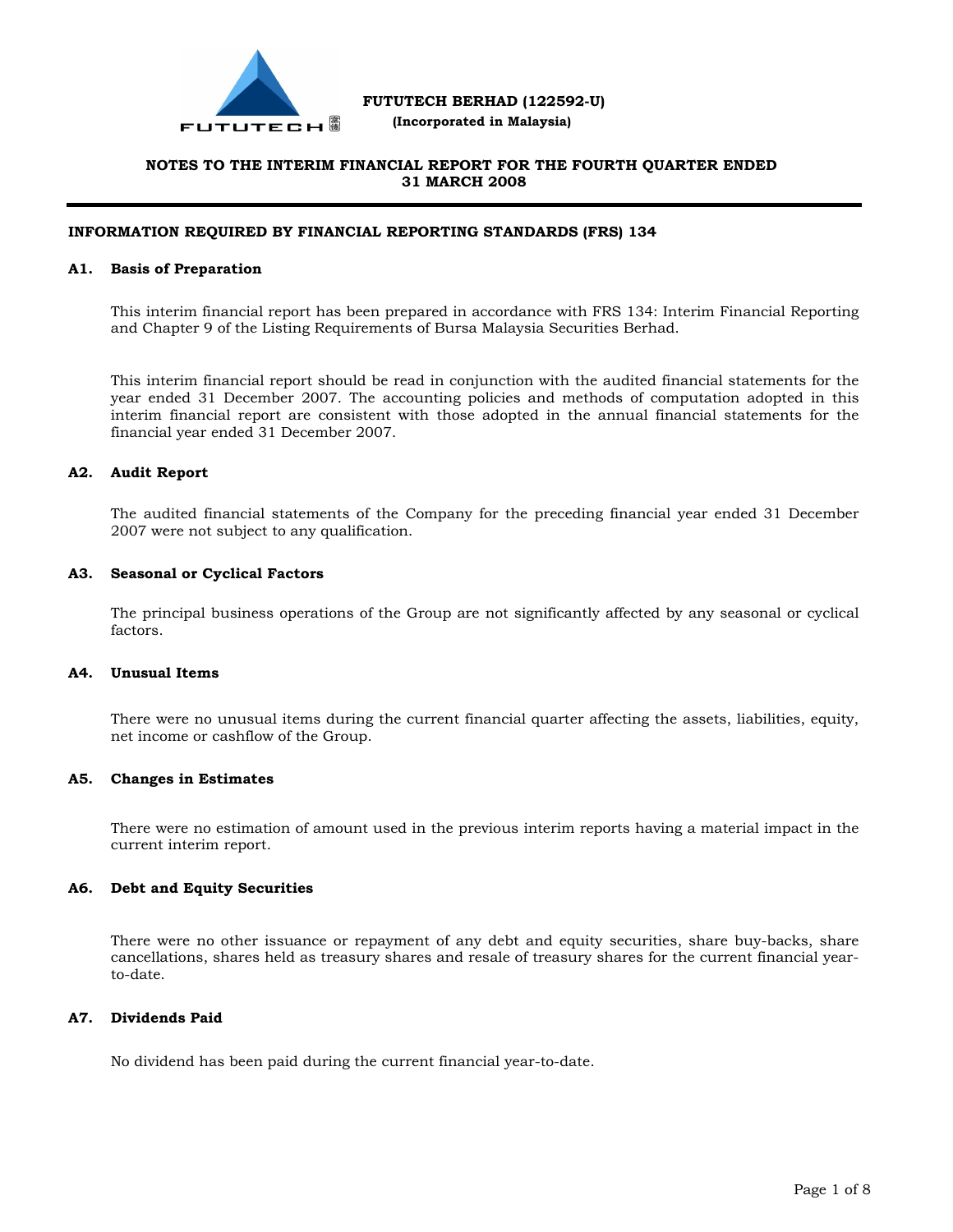

 **(Incorporated in Malaysia)**

# **NOTES TO THE INTERIM FINANCIAL REPORT FOR THE FOURTH QUARTER ENDED 31 MARCH 2008**

#### **A8. Segmental Information**

The Group's operations are substantially in the manufacturing sector. The following analysis of activities are based on geographical basis.

|                                    | Quarter ended<br>31.03.2008<br>(RM'000) | Year-to-Date<br>ended<br>31.03.2008<br>(RM'000) |
|------------------------------------|-----------------------------------------|-------------------------------------------------|
| <b>Segment Revenue</b>             |                                         |                                                 |
| -- Malaysia                        | 6,633                                   | 6,633                                           |
| -- Other Countries                 | 103                                     | 103                                             |
|                                    | 6,736                                   | 6,736                                           |
| Elimination of Inter-Segment Sales | (1, 297)                                | (1, 297)                                        |
| Group Revenue                      | 5,439                                   | 5,439                                           |
| <b>Segment Results</b>             |                                         |                                                 |
| -- Malaysia                        | (2, 409)                                | (2, 409)                                        |
| -- Other Countries                 | (213)                                   | (213)                                           |
|                                    | (2,622)                                 | (2,622)                                         |
| Elimination                        |                                         |                                                 |
| Loss from Operations               | (2,622)                                 | (2,622)                                         |

## **A9. Valuations of Property, Plant and Equipment**

There were no amendments in the valuation amount of revalued assets brought forward from the previous audited financial statements.

## **A10. Subsequent Material Events**

There were no material events in the interval between the end of the current financial quarter and 27 May 2008.

# **A11. Changes in Composition of the Group**

There were no material effect of changes in the composition of the Group during the current financial year-to-date except for the closure of Lighting Lourves International Corp, a company incorporated in the United States of America. The changes in the composition of the Group occurred during the current financial quarter but is not expected to have a material effect on the Group.

# **A12. Changes in Contingent Liabilities or Contingent Assets**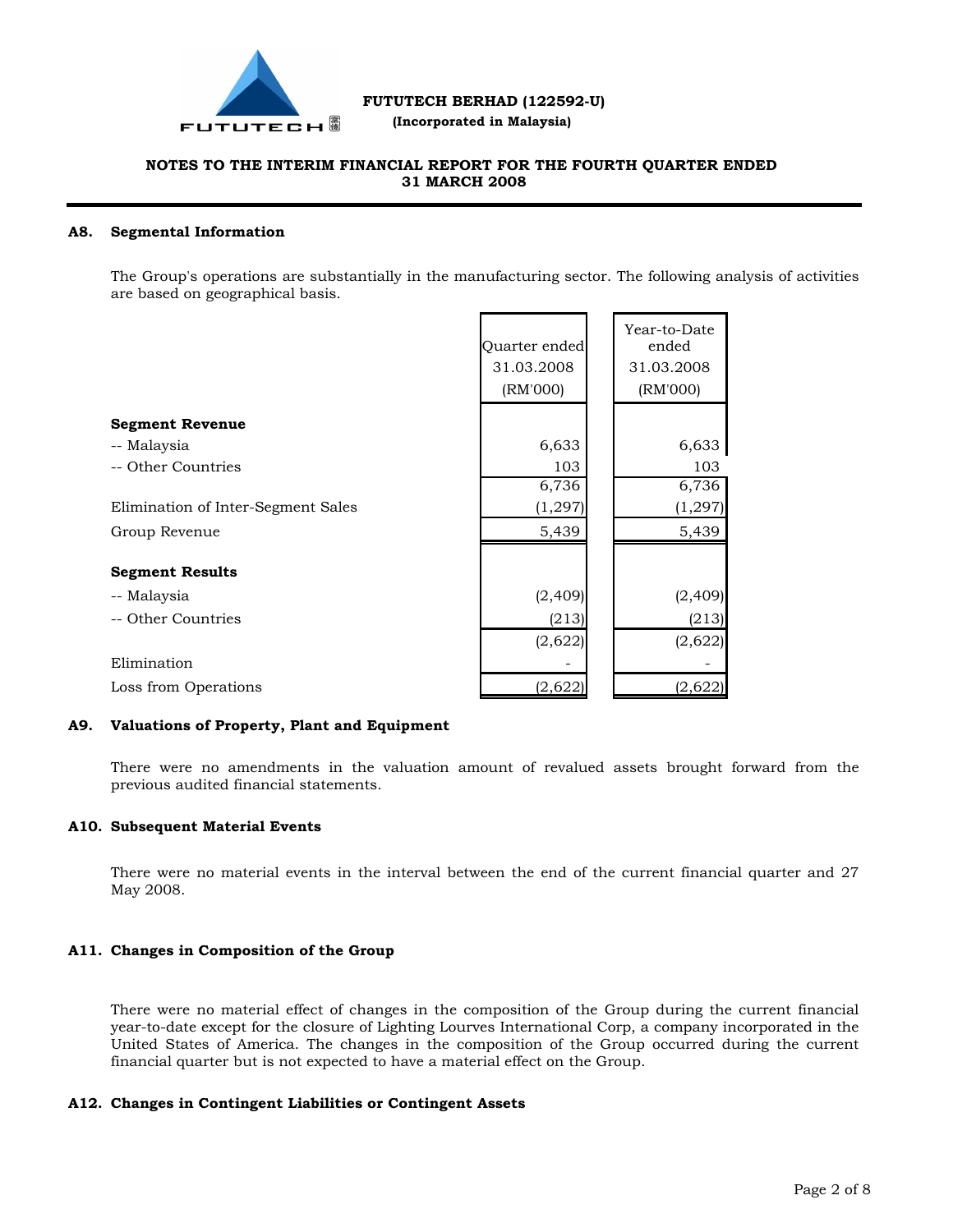

 **(Incorporated in Malaysia)**

# **NOTES TO THE INTERIM FINANCIAL REPORT FOR THE FOURTH QUARTER ENDED 31 MARCH 2008**

As at 31 March 2008, the Company has given corporate guarantees amounting to RM7.6 million (as at 31 December 2007 : RM10.5 million) to financial institutions for credit facilities granted to certain subsidiary companies.

# **A13. Capital Commitments**

As at 31 March 2008, the Group has no material capital commitments.

~~~~~~~~~~~~~~~~~~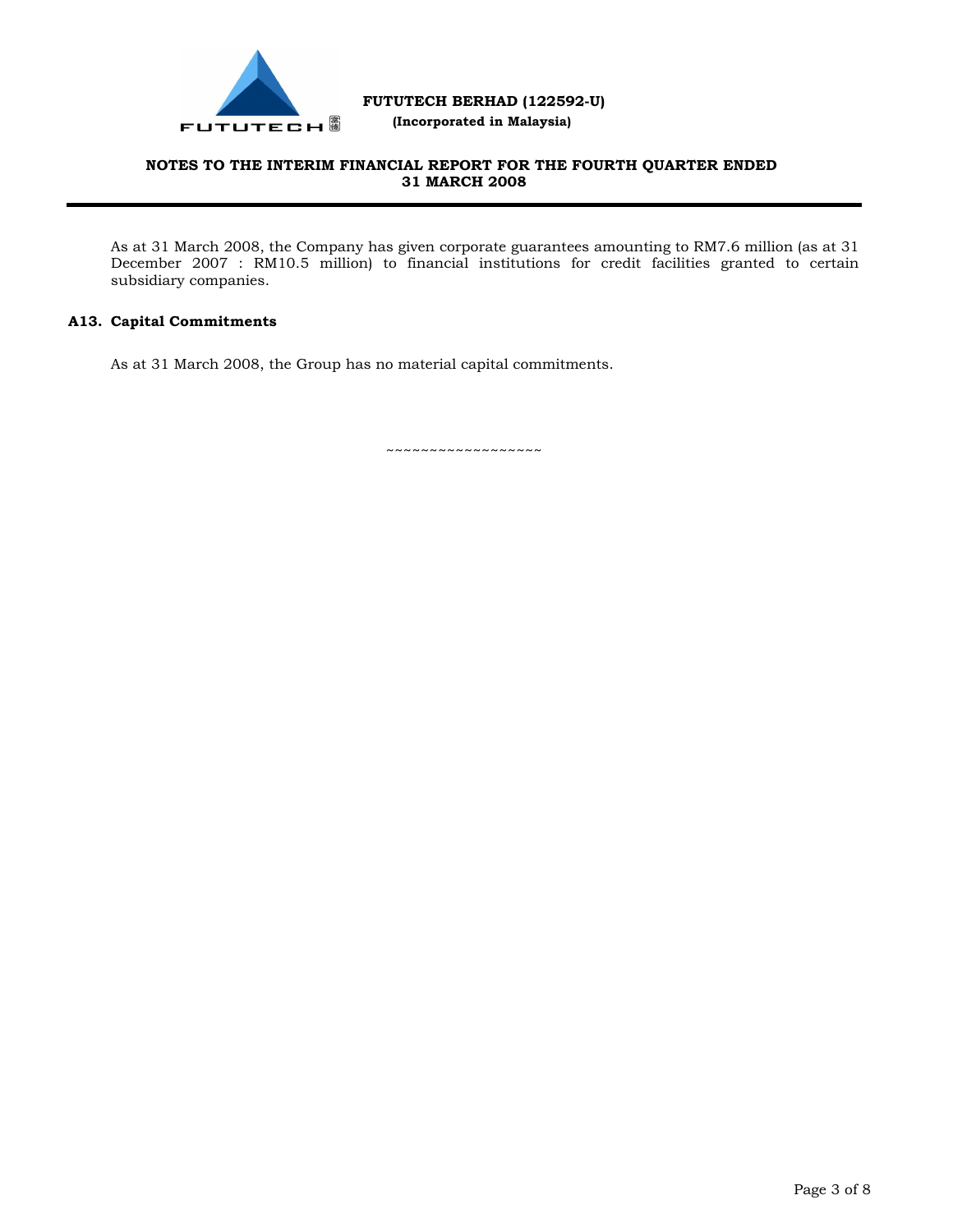

 **(Incorporated in Malaysia)**

# **NOTES TO THE INTERIM FINANCIAL REPORT FOR THE FOURTH QUARTER ENDED 31 MARCH 2008**

## **ADDITIONAL INFORMATION REQUIRED BY THE LISTING REQUIREMENTS OF BURSA SECURITIES**

## **B1. Review of Performance**

The Group recorded a revenue of RM5.44 million in the current quarter, about 39% lower than that of RM8.99 million recorded in the corresponding quarter ended March 2007. Comparing the current quarter against the corresponding quarter ended March 2007, the lighting, point of sales and kitchen businesses had declined due to softer demand, seasonal trend and completion of previous projects. Accordingly, the Group suffered a loss before tax of RM2.62 million as compared to a loss of RM1.75 million in the corresponding quarter ended March 2007.

#### **B2. Comparison of Profit Before Taxation for the Current Quarter with Immediate Preceding Quarter**

|                              | Current<br>Quarter ended<br>31.03.2008<br>(RM'000) | Preceding<br>Quarter ended<br>31.12.2007<br>(RM'000) |
|------------------------------|----------------------------------------------------|------------------------------------------------------|
| Revenue                      | 5,439                                              | 8,991                                                |
| Consolidated Loss Before Tax | (2,622)                                            | (5,037)                                              |

The Group recorded lower sales of RM5.44 million for the current quarter as compared to RM8.99 million in the preceding quarter ended 2007 as a result of lower export lighting sales, kitchen projects and Pointof-Sale projects secured. Although current quarter sales were considerably lower, consolidated loss before tax also declined from RM5.04 million to RM2.62 million as certain write-offs and provisions were made in the preceding quarter ended 2007.

#### **B3. Prospects**

Although the economic outlook is set to be cautious and demanding in 2008, the Group will continue to be vigilant and committed to improve the overall performance of its businesses to achieve a turnaround within the shortest possible time.

## **B4. Profit Forecast**

Not applicable as no profit forecast was published.

# **B5. Taxation**

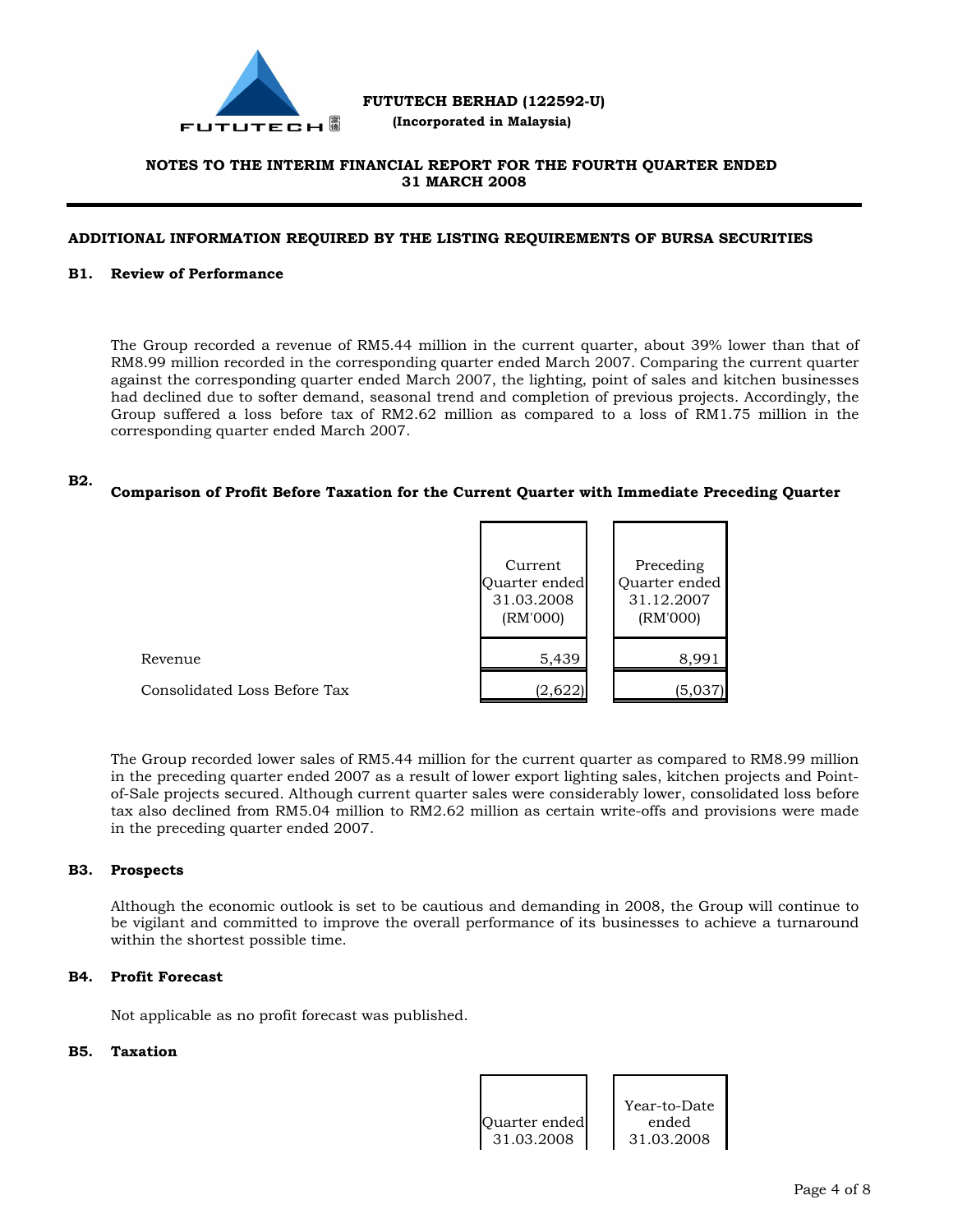

# **(Incorporated in Malaysia)**

# **NOTES TO THE INTERIM FINANCIAL REPORT FOR THE FOURTH QUARTER ENDED 31 MARCH 2008**



Although the Group recorded a loss, taxation was incurred as certain expenses are disallowed for tax purposes and losses recorded by certain subsidiaries are not allowed to be set-off against taxable profits of other subsidiaries as group tax relief is not available.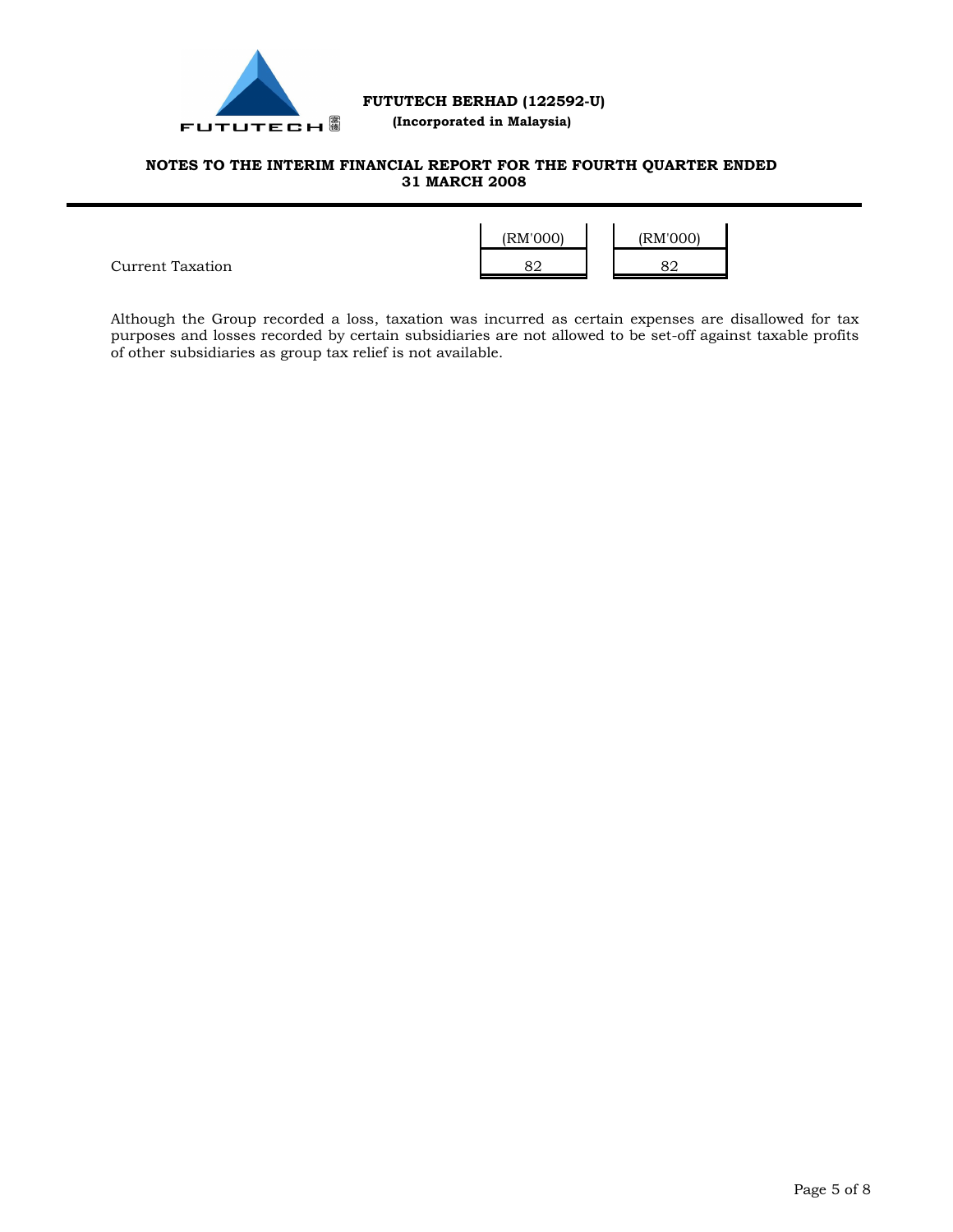

 **(Incorporated in Malaysia)**

# **NOTES TO THE INTERIM FINANCIAL REPORT FOR THE FOURTH QUARTER ENDED 31 MARCH 2008**

# **B6. Profit on Sale of Unquoted Investments and/or Properties**

There was no sale of unquoted investments and/or properties during the current financial quarter.

## **B7. Quoted Securities**

Investments in quoted securities as at 31 March 2008 are as follows :-

|                   | RM     |
|-------------------|--------|
| At cost           | 19,800 |
| At carrying value | 4,500  |
| At market value   | 3.120  |

## **B8. Corporate Proposals**

## **a) Status of Corporate Proposals**

As at 19 May 2008, the Company has completed the increase in Authorised Share Capital, the Capital Reduction, the Share Consolidation and the Rights Issue. The Right Shares and Warrants were granted listing and quotation on the Second Board of Bursa Malaysia Securities Berhad on 31 December 2007. The Proposed Private Placement is pending implementation.

## **b) Status of Utilisation of Proceeds**

As at 19 May 2008 (being the last practicable date which is not earlier than 7 days from the date of issue of this quarterly report), the utilisation of the proceeds from the Rights Issue of 29,363,178 new ordinary shares of RM1.00 each at an issue price of RM1.00 were as follows :-

|                        | Proposed    | Actual      | Unutilised/ | Intended Utilisation |
|------------------------|-------------|-------------|-------------|----------------------|
|                        | Utilisation | Utilisation | (Over       | Period from          |
|                        |             |             | utilised)   | completion           |
|                        | (RM)        | (RM)        | (RM)        |                      |
|                        |             |             |             |                      |
| of<br>Repayment        | 21,700,000  | 21,700,000  | $\Omega$    |                      |
| <b>Bank Borrowings</b> |             |             |             |                      |
|                        |             |             |             |                      |
|                        |             |             |             |                      |
| <b>Working Capital</b> | 6,063,178   | 6,603,712   | (540, 534)  |                      |
|                        |             |             |             |                      |
|                        |             |             |             |                      |
| of<br>Payment          | 1,600,000   | 1,059,466   | 540,534     |                      |
| Expenses<br>for        |             |             |             |                      |
| Corporate Exercise     |             |             |             |                      |
| Related<br>and         |             |             |             |                      |
| Proposals              |             |             |             |                      |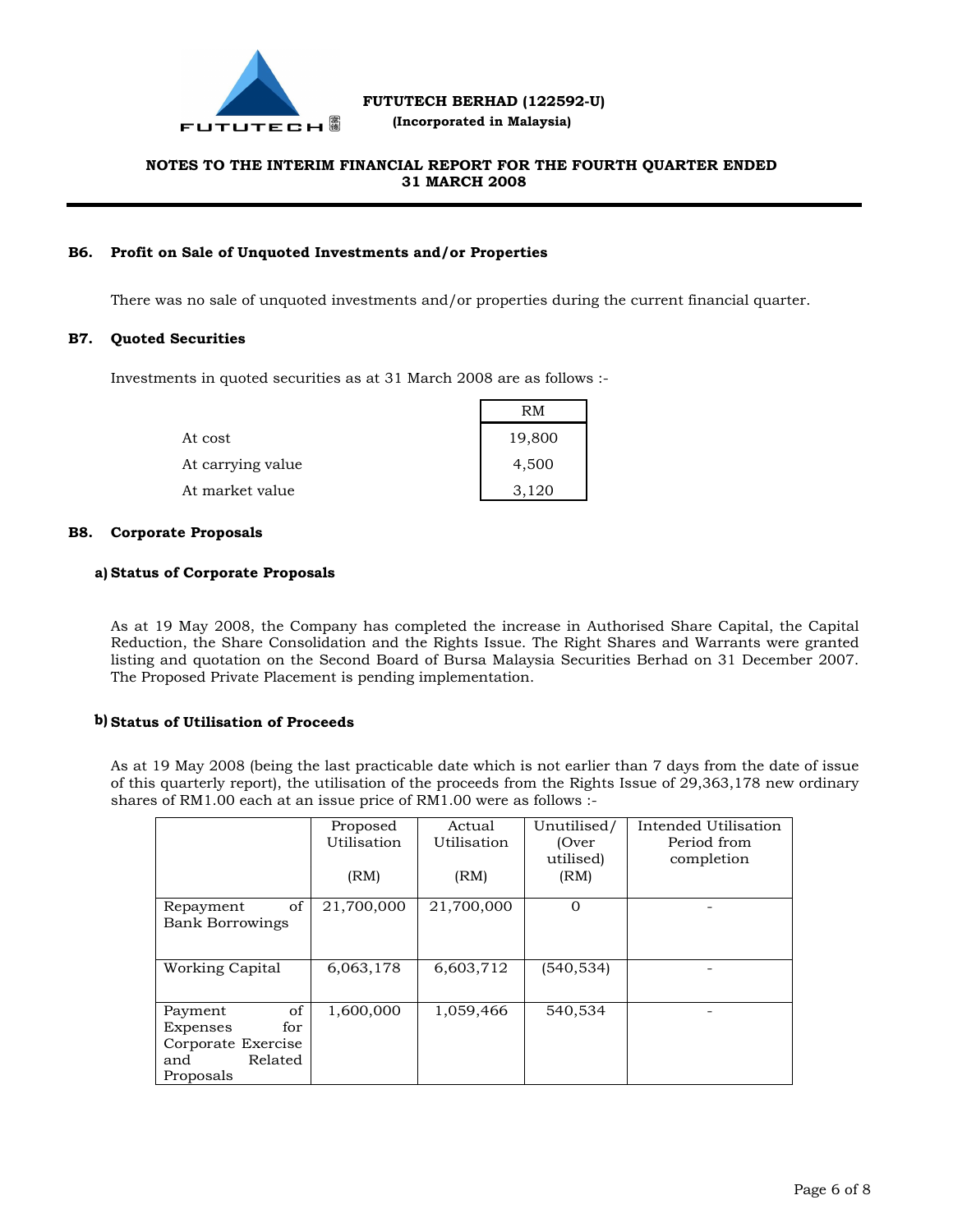|                        | (RM)       | (RM)                                  | (RM)    |                                                                           |  |
|------------------------|------------|---------------------------------------|---------|---------------------------------------------------------------------------|--|
| of<br>Repayment        | 21,700,000 | 21,700,000                            | Ω       |                                                                           |  |
| <b>Bank Borrowings</b> |            |                                       |         |                                                                           |  |
|                        |            |                                       |         |                                                                           |  |
| <b>Working Capital</b> |            | $^{6,06}$ PUTUTECH BERHAD (122592-01) |         |                                                                           |  |
| FUTUTE GH              | 属          | (Incorporated in Malaysia)            |         |                                                                           |  |
| οf<br>Payment          | 1,600,000  | 1,059,466                             | 540,534 |                                                                           |  |
|                        |            |                                       |         | Expenses<br>Tes of the Information of REPORT FOR THE FOURTH QUARTER ENDED |  |
|                        | 31         | <b>MARCH 2008</b>                     |         |                                                                           |  |
| Related<br>and         |            |                                       |         |                                                                           |  |
| <del>110posais</del>   |            |                                       |         |                                                                           |  |

# **B9. Group Borrowings and Debt Securities**

|    |                           | As at<br>31.03.2008<br>(RM'000) |
|----|---------------------------|---------------------------------|
| a) | Secured borrowings        | 7,087                           |
|    | Unsecured borrowings      | 533                             |
|    |                           | 7,620                           |
| b) | Short term                |                                 |
|    | - bank overdraft          | 3,155                           |
|    | - trade facilities        | 32                              |
|    | - hire purchase creditors | 1,560                           |
|    | - term loans              | 347                             |
|    |                           | 5,094                           |
|    | Long term                 |                                 |
|    | - hire purchase creditors | 1,197                           |
|    | - term loans              | 1,329                           |
|    |                           | 2,526                           |
|    | Total Borrowings          | 7,620                           |

# **B10. Off Balance Sheet Financial Instruments**

There are no financial instruments with off balance sheet risk as at 27 May 2008.

# **B11. Material Litigation**

There is no pending material litigation as at 27 May 2008.

# **B12. Dividends**

No interim dividend has been declared for the current financial quarter.